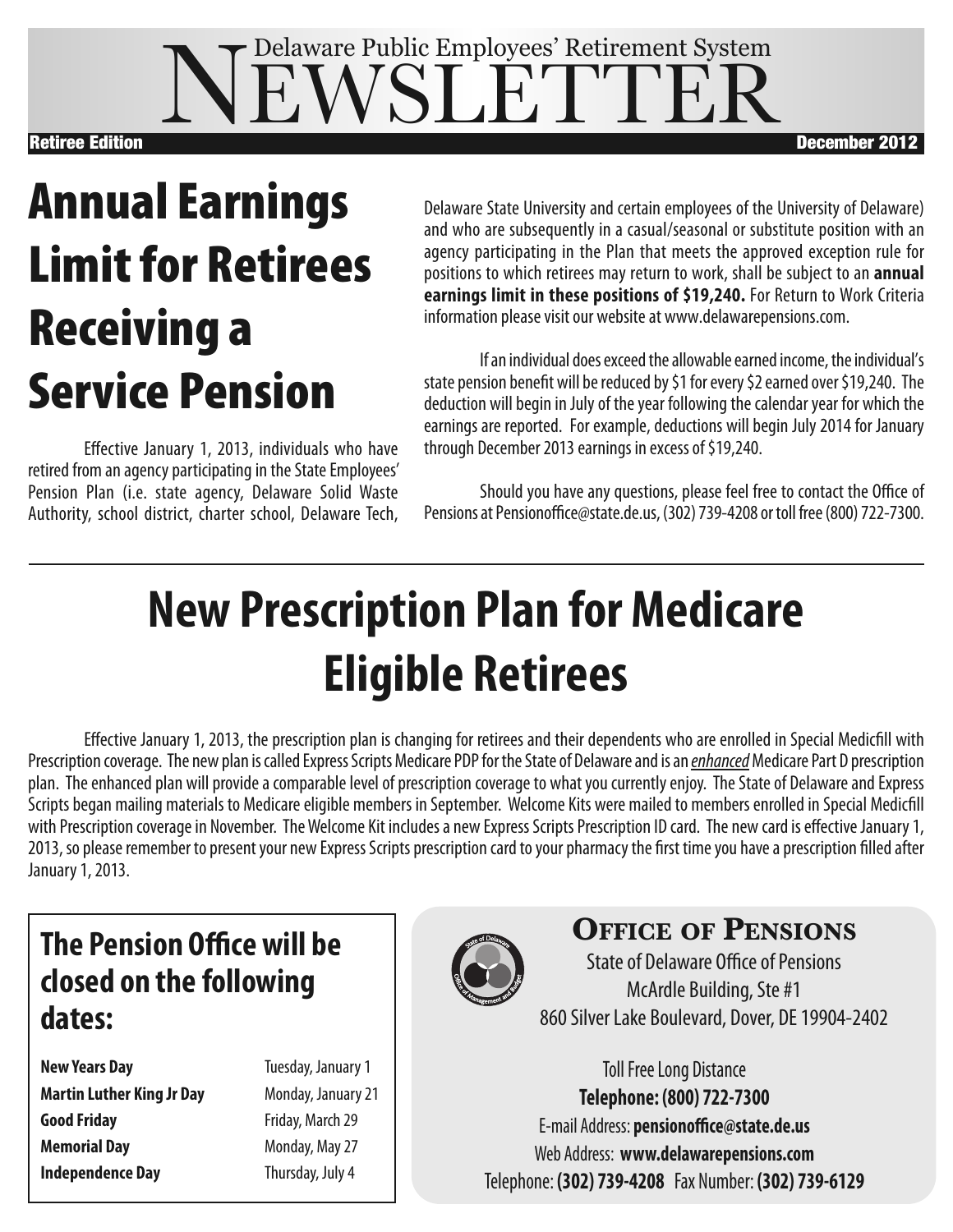# **AnnualFinancial Reporting**

After strong returns in fiscal 2011, investment markets were not as generous in the latest year. While the domestic economy improved modestly, Europe and the emerging economies experienced significant weakness, which pulled down investment returns. The Delaware Public Employees' Retirement System (System or DPERS) investment portfolio returned 2.0% gross of fees in Fiscal Year 2012. The total System's annualized returns for the last 5, 10, and 15 years are 3.9%, 7.6% and 7.3%, respectively. System investments are managed to control the downside risk to which assets are exposed, while maximizing long-term gain potential. This strategy positions the System to limit the impact of adverse market conditions. With the fact that market conditions are constantly changing, the Board, Investment Committee, and consultants are constantly monitoring DPERS' investment portfolio. It is important to remember that DPERS is a long-term investor with a time horizon that lasts over decades and that the investment portfolio is well diversified in many different asset classes.

As a member of a DPERS pension plan, you participate in a Defined Benefit Plan, and your retirement benefits are paid out to you regardless of market events. When you retired, DPERS calculated your monthly pension benefit based on various factors such as years of service and salary, not investment results. DPERS takes responsibility for the management andinvestment of the trust fundandunderstands that markets will fluctuate. DPERS' investment policy seeks to minimize risk and provide returns over the long term.

During the past fiscal year, the system completed the implementation of a new financial reporting system.

Membership in the County & Municipal plans continues to grow. New members to the County and Municipal Police and Firefighters' Plans include: Town of Elsmere (also joining the County and Municipal COLA Fund), and Town of Selbyville (also joining the County and Municipal Other Employees' Plan). The City of Wilmington joined the County and Municipal Other Employees' Plan.



#### **Asset Allocation**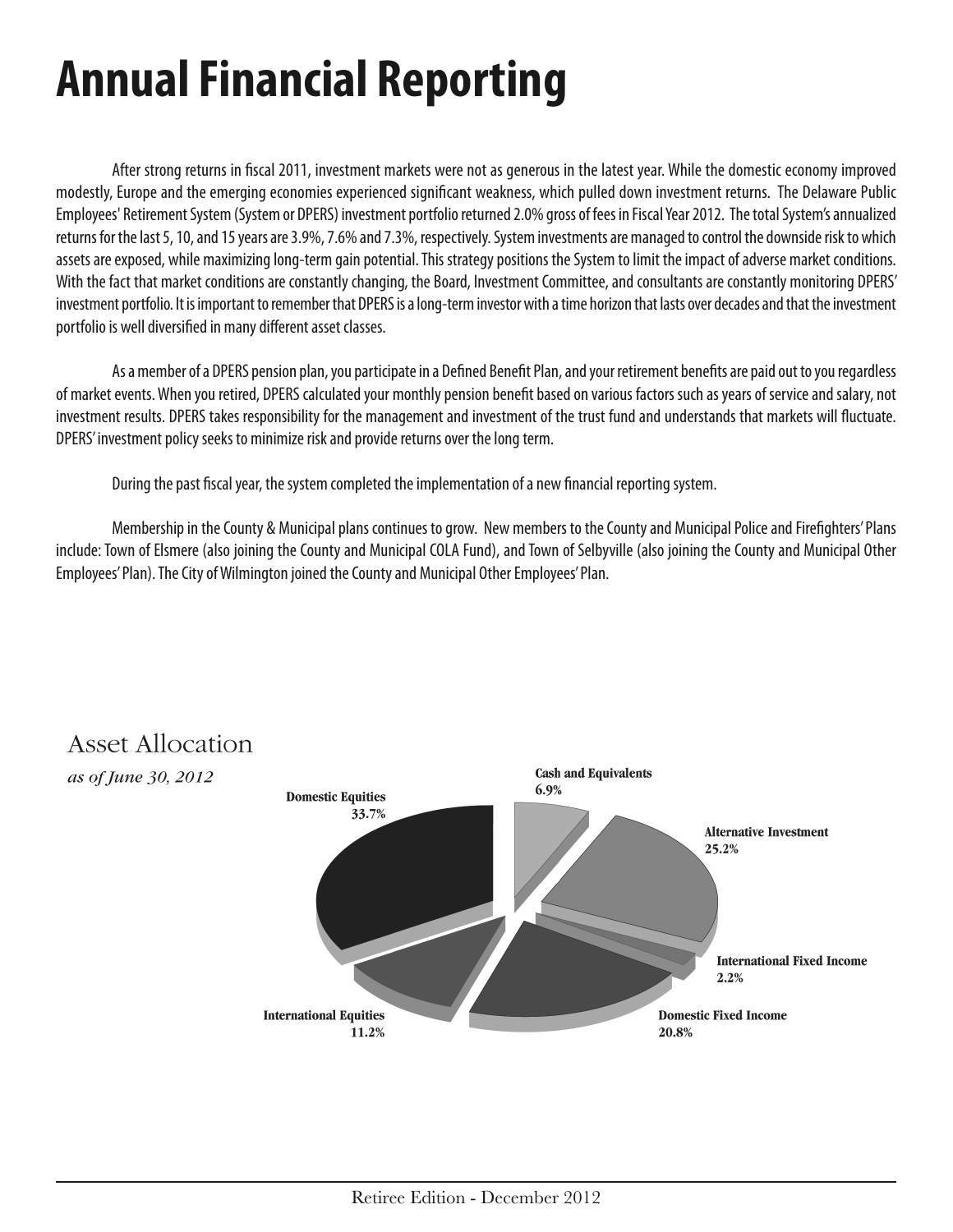## **Annual Financial Reporting, continued...**

The DPERS Comprehensive Annual Financial Report for the fiscal year ended June 30, 2011 was awarded the Government Finance Officers Association of the United States and Canada (GFOA) Certificate of Achievement for Excellence in Financial Reporting. In order to be awarded a Certificate of Achievement, a government unit must publish an easily readable and efficiently organized comprehensive annual financial report. This report must satisfy both generally accepted accounting principles and applicable legal requirements. A Certificate of Achievement is valid for a period of one year only. This is the sixteenth consecutive year that DPERS has received a Certificate of Achievement. We believe that our current comprehensive annual financial report continues to meet the Certificate of Achievement Program's requirements, and we are submitting it to the GFOA to determine its eligibility for another certificate.

| Pension Plan/Fund                                     | <b>Ending Market</b><br>Value as of<br>June 30, 2012<br>(in thousands) | Funding<br>Status as of<br>June 30, 2012 |
|-------------------------------------------------------|------------------------------------------------------------------------|------------------------------------------|
| State Employees'                                      | Ś.<br>6,914,826                                                        | 91.5%                                    |
| <b>Special Fund</b>                                   | 320                                                                    | 138.6%                                   |
| New State Police                                      | 281,309                                                                | 90.0%                                    |
| Judicial                                              | 56,722                                                                 | 89.9%                                    |
| County & Municipal Police & Firefighters'             | 175,520                                                                | 96.2%                                    |
| County & Municipal Other Employees'                   | 23,496                                                                 | 94.7%                                    |
| Volunteer Firemen's Fund                              | 14,172                                                                 | 49.7%                                    |
| Diamond State Port Corporation                        | 18,208                                                                 | 82.2%                                    |
| Closed State Police                                   | 2,475                                                                  | .9%                                      |
| the Closed State Police Plan is a pay-as-you-go plan. |                                                                        |                                          |

In addition, the Public Pension coordinating Council (PPCC) granted the System the Public Pension Standards Award for 2011. The major PPCC goal is to promote excellence in plan design and administration among state and local public retirement systems. The Public Pension Standards considered include: comprehensive benefit programs, funding adequacy, receipt of GFOA award in current year, independent actuarial valuation, independent audit review resulting in an unqualified opinion from the auditor, independent investment performance evaluation, adoption of written fiduciary standards by Board and Investment Committee, and communications with membership.

### **2012 Tax Documents and Retiree AnnualStatements**

*Forms1099-R,1099-MISC &W-2*

Your 2012 tax documents are scheduled to be mailed no later than January 31, 2013. Retirees who received a benefit payment from the State of Delaware Office of Pensions in 2012 will receive either a 1099-R, 1099 MISC or W-2 Form stating information about that payment. You will need this information to complete your 2012 tax returns. Some retirees may receive more than one of the above listed forms if they received more than one type of payment; for instance, if they received a payment as a beneficiary of another member's benefit and monthly benefit payments from their own retirement. If you wish to make any changes to your tax deductions, go to our website at www.delawarepensions.com and fill out a Tax Withholding Election Form (TWE) and submit it to the Pension Office.

#### *Retiree AnnualStatements*

Your RAS (Retiree Annual Statement) is scheduled to be mailed in mid to late winter. Retirees who received monthly benefit payments as of 12/31/12 will receive a personalized statement. The statement will list the Survivor Entitlement selected at retirement, Benefit Options and Plan Options.

*CarefullyReview your Mailings*

When you receive your documents, please review them carefully. If you have any questions regarding your Tax Documents or your Retiree Annual Statement, please contact our office.

### *Upcoming Pension* **Benefit Check Dates:**

Thursday, January31,2013

Thursday, February 28, 2013

Thursday, March 29,2013

Tuesday, April 30, 2013

Friday, May31,2013

Friday, June28,2013

*Reminder: Pension benefits are payable on thelastworking day ofeachmonth.*